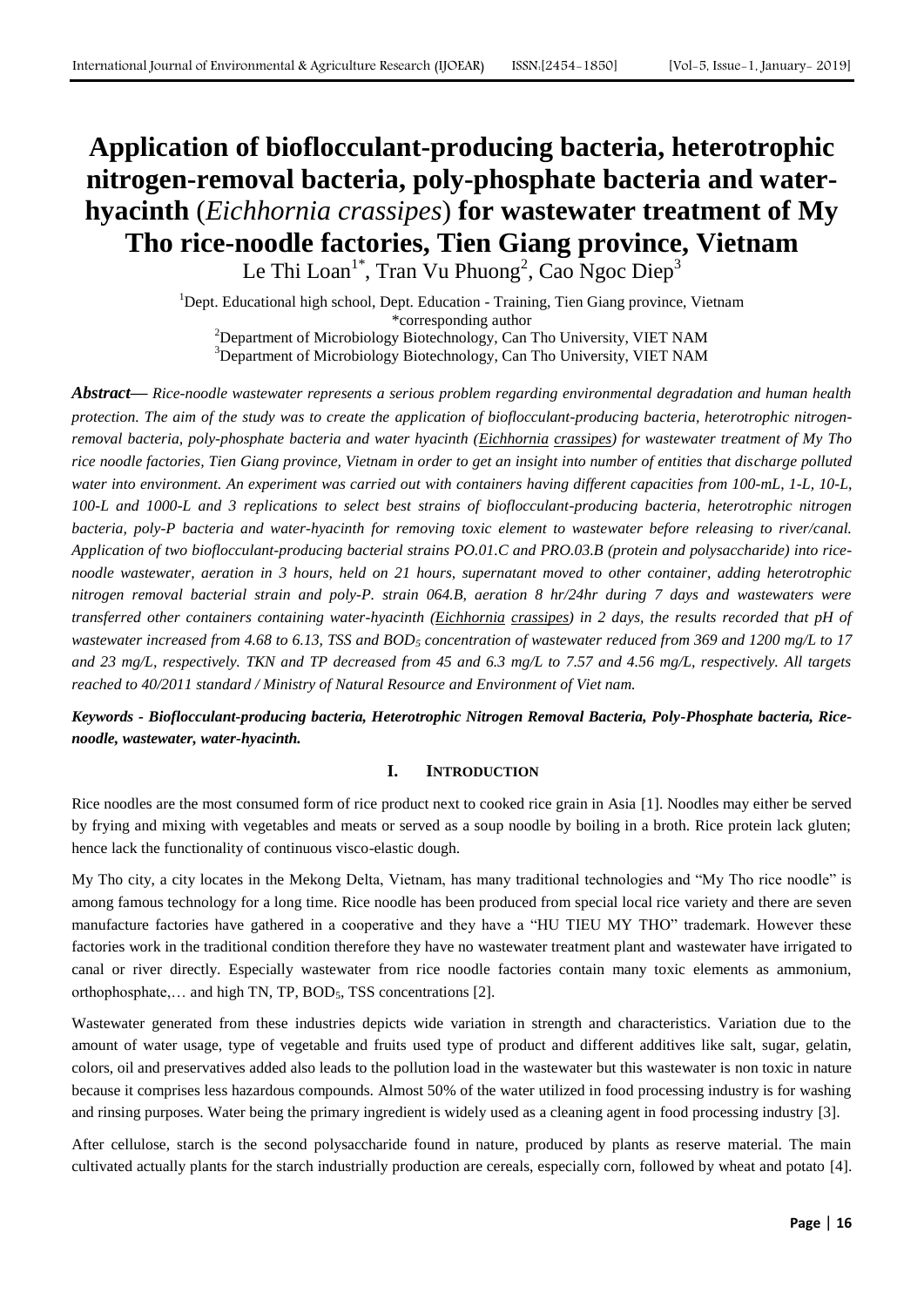Generally, rice noodles are made from flour containing high amylose concentration (> 22%), which contributes to the gel network. It provides firm structure and desirable properties to noodle [1,5]. There is significant association found between amylose and acceptability of rice noodles [6].

Physicochemical wastewater treatment is a frequently used technique in the area of wastewater treatment [3]. Physicochemical wastewater treatment techniques are applied for the removal of heavy metals, oils and greases, suspended matter and emulgating organic substances, organic and inorganic components, difficult to decompose, non polar organic substances, toxic pollutants or high salt concentrations, phosphorus [7].

Under food processing industry, Palm oil refining wastewater has been successfully treated by physicochemical treatment using chitosan, alum and PAC and reported [8].

Flocculants are divided into inorganic flocculants such as aluminium sulfate (Alum) and polyaluminium chloride (PAC), organic synthetic high polymer flocculants such as polyacrylamide (PAA) derivatives, polyacrylic acids and polyethylene imine and naturally occurring bio-polymers flocculants such as chitosan, sodium alginate and microbial flocculants or bioflocculant [9,10,11]. Bioflocculant is a kind of biodegradable macromolecular flocculant secreted by microorganisms. Because of their biodegradability, harmlessness and lack of secondary pollution, bioflocculants have gained much wider attention and research to date [12]. Most of research focused on screening for microorganisms, culture conditions, mechanism of flocculation, chemical structure, and so on [13,14,15,16,17].

The aims of this study were (i) applying bioflocculant-producing bacteria to reduce organic and inorganic components, (total suspended solids = TSS) (ii) using heteroytophic nitrogen removal bacteria and poly-phosphate bacteria to decrease total kjeldahl nitrogen (TKN) and Total phosphorus (TP) and (iii) application of water hyacinth to remove or reduce (Bio-Oxygen Demand)  $BOD<sub>5</sub>$  concentration in wastewater reaching to 40:2011 standard of Ministry of Natural Resources and Environment Vietnam.

## **II. MATERIALS AND METHODS**

#### **2.1 Materials**

Wastewater from rice-noodle factories at My Tho city, Tien Giang province with characteristics as follows (Table 1)

| TABLE 1                                                                               |
|---------------------------------------------------------------------------------------|
| PH AND PHYSICAL AND CHEMICAL CHARACTERISTICS OF WASTEWATER FROM RICE NOODLE FACTORIES |
| OF MY THO CITY, TIEN GIANG PROVINCE, VIETNAM <sup>+</sup>                             |

| <b>Treatment</b>                                     | $1-L$ and $10-L$<br><b>Experiments</b> | $100-L$<br>Exp. | $1000-L$<br>Exp. | 40/2011<br>Standard* |
|------------------------------------------------------|----------------------------------------|-----------------|------------------|----------------------|
| pH                                                   | 4.13                                   | 3.84            | 4.68             | $5.5 - 9.0$          |
| Total kjeldahl nitrogen (TKN) (mg/L)                 | 99.82                                  | 26.71           | 45,11            | 40                   |
| Total phosphorus (TP) (mg/L)                         | 2.64                                   | 5.43            | 6.31             | 6                    |
| Total of Suspended solids (TSS) (mg/L)               | 4544                                   | 620             | 369              | 100                  |
| Biochemical Oxygen Demand (BOD <sub>5</sub> ) (mg/L) | 6160                                   | 950             | 1200             | 50                   |
| Total Ammonium (TAN) (mg/L)                          | 4.55                                   | 7.12            | 6.31             | 10                   |

*+ data from Centre for Teqnique and Biotechnology, Tien Giang Science and Technology, Department. \*Ministry of Natural Resource and Environment*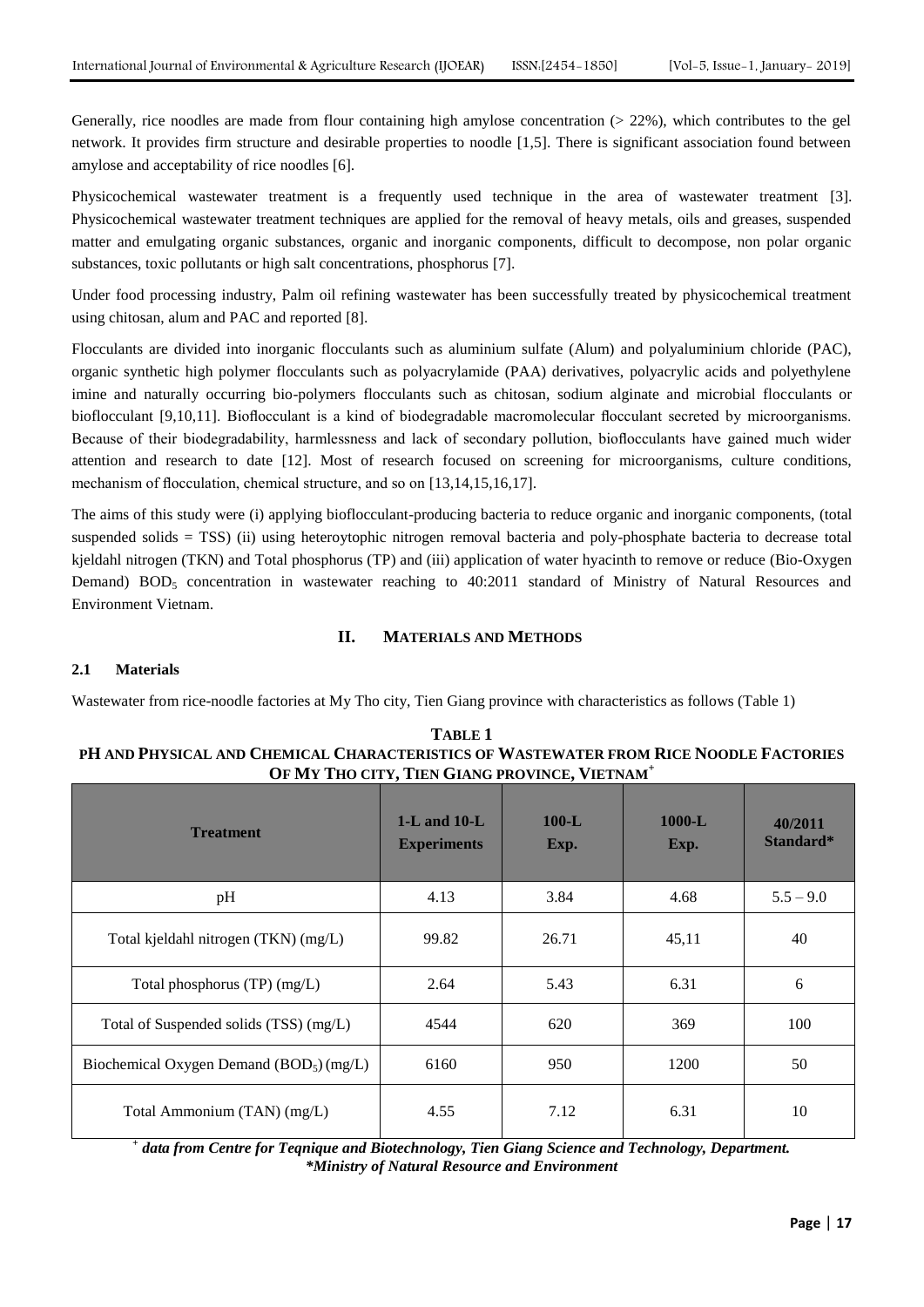## **2.1.1 Environmental bacteria:**

- Bioflocculant-producing bacteria: six strains as *Bacillus subtilis* PRO.01C, *Bacillus subtilis* PRO.03B, *B. tequilensis* PRO.07.04, *B. megaterium* PRO.04.01, *B. tequilensis* PO.08A and *Bacillus subtilis* PO.03.05 [2] were grown in culture media [18] (Deng *et al*.,) and [19], Hazana *et al*. separately.
- Heterotrophic nitrogen-removal bacteria: as four strains: *Bacillus altitudinis* HNi03DL, *Stenotrophomonas maltophilia* HNa03C, *Enterobacter hormaechei* HAm05C, *Achromobacter xylosoxidans* HNa07B were grown in nitrogen medium [20] and poly-phosphate bacteria: *Bacillus megaterium* POLY.P. 064B was grown in poly-P medium [21], the heterotrophic nitrogen removal and poly-P bacterial strains were selected from previous experiments [2].

All of strains were contained in suitable containers as flasks 500-L or 2000-mL on rotary with 120 rpm in 24 h or 72 h, until they reached to  $>10^9$  CFU/ml and they were used as inoculation in all experiments.

## **2.2 Methods**

Wastewater were used in these experiments from Mr. Truong Van Thuan's rice noodle factory (in all experiments from 1-L, 10-L, 100-L and 1000-L) and pH, physical together with chemical in these experiments were presented in Table 1

## **2.2.1 Experiment layout**

Wastewater was filtered through filterable equipment to deplete material having big size (>1 mm) out of wastewater.

## **2.2.1.1 Bioflocculant-producing bacteria**

The aim of this experiment was selection of bacterial strain having high flocculation

## **2.2.1.2 Experiment 100-mL, 1-L and 10-L**

#### **A. Experiment 100-mL:**

The experiment was completely randomized design with three replications, the treatment composed of control (without bacteria) and the bioflocculant-producing (protein and/or polysaccharide) bacterial strains (*Bacillus subtilis* PRO.01C, *Bacillus subtilis* PO.01C, *B. tequilensis* PRO.07.04, *B. megaterium* PRO.04.01, *B. tequilensis* PO.08A and *Bacillus subtilis* PO.03.05).

Wastewater were distributed in the flask-250 mL containing 100 ml wastewater, inoculated 0.1 ml bacterial inoculation, adjusted pH=7; put the flasks on the rotary, 60 rpm in 60 sec, after that these flasks were hold on in 1 hour, supernants of each flask were measured flocculating activity. The good bioflocculant-producing (protein or/and polysaccharide) bacterial strains were selected for the next experiment.

#### **B. Experiment 1-L:**

The experiment was completely randomized design with three replications, the treatment composed of control (without bacteria) and bioflocculant-producing (protein or/and polysaccharide) bacterial strains

Wastewater were distributed in the flask-2000 mL containing 1000 ml wastewater, inoculated 1 ml bacterial inoculation, adjusted pH=7; put the flasks on the rotary, 60 rpm in 60 sec, after that these flasks were hold on in 1 hour, supernants of each flask were measured flocculating activity. The good bioflocculant-producing (protein or/and polysaccharide) bacterial strains were selected for the next experiment.

## **C. Experiment 10-L:**

The experiment was completely randomized design with three replications, the treatment composed of control (without bacteria) and bioflocculant-producing (protein or/and polysaccharide) bacterial strains.

Wastewater were distributed in the container 20-Litre containing 10 liters wastewater, inoculated 10 ml bacterial inoculation, adjusted pH=7; put the flasks on the rotary, 60 rpm in 60 sec, after that these flasks were hold on in 1 hour, supernants of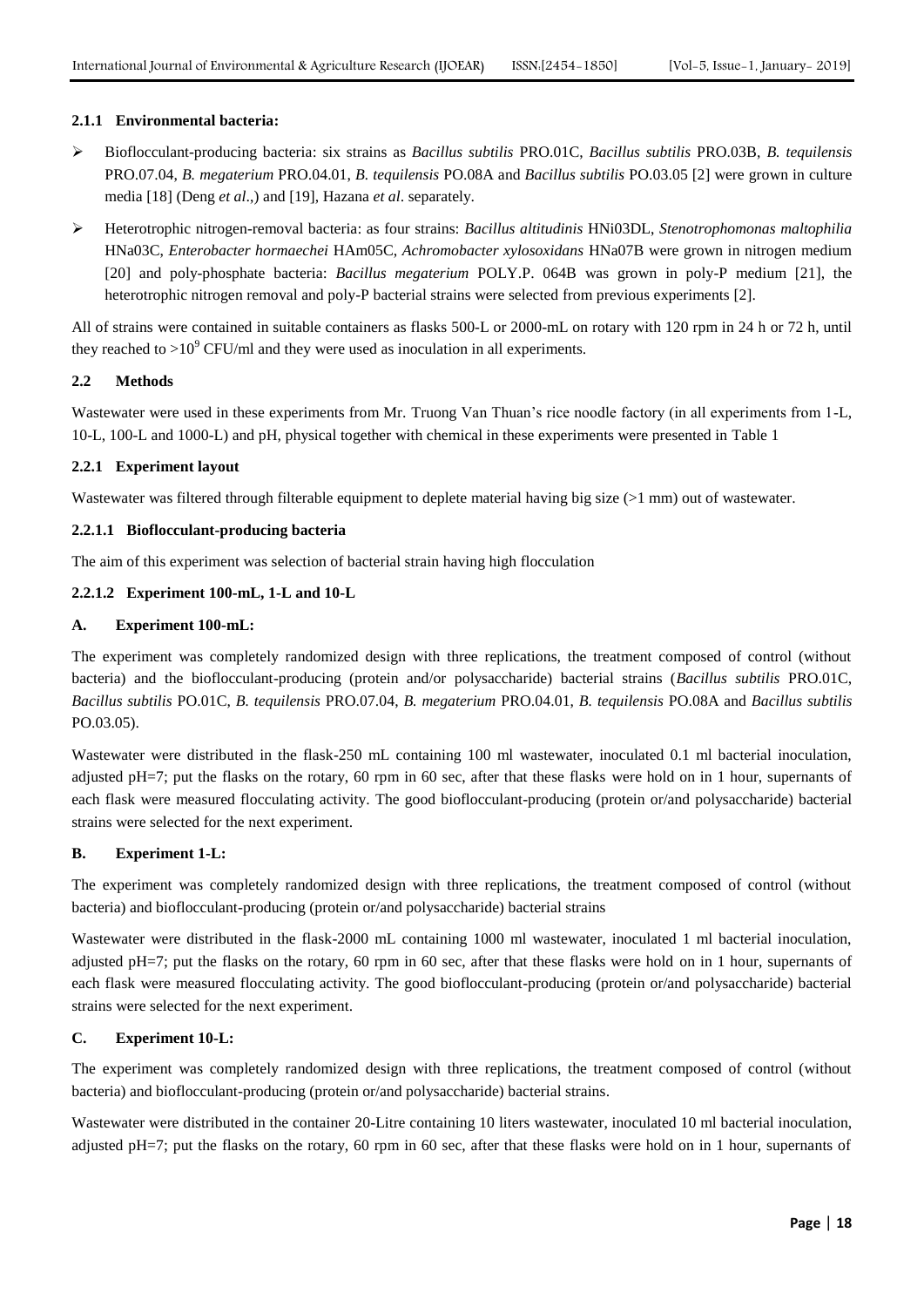each flask were measured flocculating activity. The good bioflocculant-producing (protein or/and polysaccharide) bacterial strains were selected for the 100-L and 1000-L experiments.

## **2.2.1.3 Heterotrophic nitrogen removal bacteria and poly-P bacteria**

The aim of this experiment was selecting of best heterotrophic nitrogen removal bacterial strains

## **A. Experiment 1-L:**

The experiment was completely randomized design with three replications, the treatment composed of control (without bacteria) and heterotrophic nitrogen removal bacterial strains as *Bacillus altitudinis* HNi03DL, *Stenotrophomonas maltophilia* HNa03C, *Enterobacter hormaechei* HAm05C, *Achromobacter xylosoxidans* HNa07B [2]. The experiment was done in 3 days, aeration.

In the poly-P bacteria, the experiment composed of control and *Bacillus megaterium* POLY.P. 064B, with and without aeration, it was done 3 days with three replications.

Ammonium and Orthophosphate were measured by color metric method.

## **B. Experiment 100-L:**

The experiment was completely randomized design with three replications, each treatment was a container 120-litre containing 100 liters wastewater. The experiment divided two stages:

- $\triangleright$  wastewater treated with bioflocculant-producing bacteria (as described above)
- $\triangleright$  supernatant treated with heterotrophic nitrogen removal bacteria and poly-P bacteria

Wastewater added with selected bioflocculant-producing bacteria from experiment 10-L of bioflocculant-producing bacteria, inoculated 100 ml bacterial inoculation, adjusted pH=7; aeration by air-pump in 1 hour, after that these containers were hold on in 3 hours, supernatants of each container were transferred to another container, added 50 ml selected heterotrophic nitrogen removal bacteria and 50 ml poly-P bacteria strains from result of experiment 1-L heterotrophic nitrogen removal bacteria and poly-P bacteria, aeration 8/24 h during 4 days (see flowchart) (Figure 1).

#### **C. Experiment 1000-L**

The experiment was the same as the experiment 1000-L but container 1200-litre containing 1000 litres wastewater, aeration in 3 hours and held on 21 hours, supernatants of each container were transferred to another container, added 500 ml selected heterotrophic nitrogen removal bacteria and 500 ml poly-P bacteria strains from result of experiment 1-L heterotrophic nitrogen removal bacteria and poly-P bacteria, aeration 8/24 h (two times per day, 4 hours in the morning and 4 hours in the afternoon) during 7 days and wastewaters were transferred other containers containing water-hyacinth (*Eichhornia crassipes*) in 2 days and water samples were collected to measured ammonium, orthophosphate, TKN, TP, TSS,  $BOD<sub>5</sub>$  and pH (see flowchart).

#### **2.2.2 Analytical methods**

Flocculation was determined by measuring the absorbance of the upper phase of suspension at 550 nm. A control experiment using 0.5 ml of distilled water was used instead of the cultures broth was added to the suspension performed in the same manner and the absorbance was measured. Determination of the flocculating activity and flocculation rate was determined using following formula [19].

Flocculation rate (%) =  $B - A x 100/B$  (2)

 $A =$  absorbance of the samples

 $B =$  absorbance of the control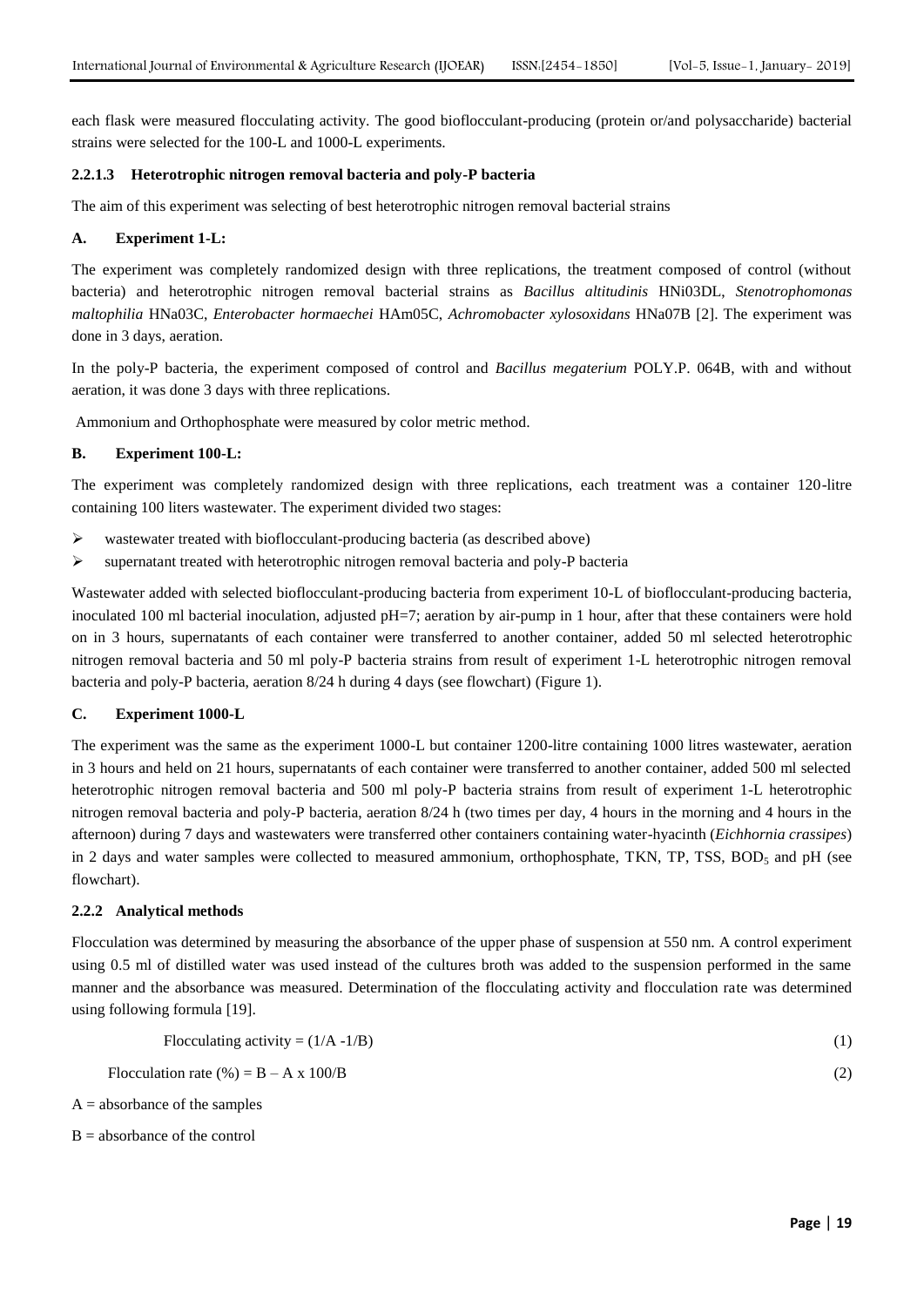NH<sub>4</sub><sup>+</sup>-N (Colometric method or Phenol nitroprusside method) [22], BOD<sub>5</sub>, Orthophosphate (Colormetric method), TP, TKN and pH (pH meter) were determined by Advanced Analyses Laboratory, Can Tho University, Viet Nam.



**2.2.3 Statistical Analysis** 

The experiment was analyzed as a two-way ANOVA with the isolates and with levels of flocculating rate (%), N as ammonium, P as orthophosphate. All analyses were conducted using the programme MSTATC, Minitab 16. The data were considered significantly different at P<0.01.

## **III. RESULTS AND DISCUSSION**

## **3.1 Bioflocculant-producing bacteria**

#### **3.1.1 100-mL experiment, 1-L and 10-L experiments**

The result from figure 2 showed that strains as PRO.07.04, PRO.01.C and PRO.03.B were the best polysaccaride-producing bacterial strains, and PO.01.C was the best protein-producing bacterial strain in comparison to 2 other strains. Combination of two strains  $[PRO.03.B + PO.01.C]$  had the highest flocculant rate  $(\%)$  in comparison to two other combinations (Figure 3).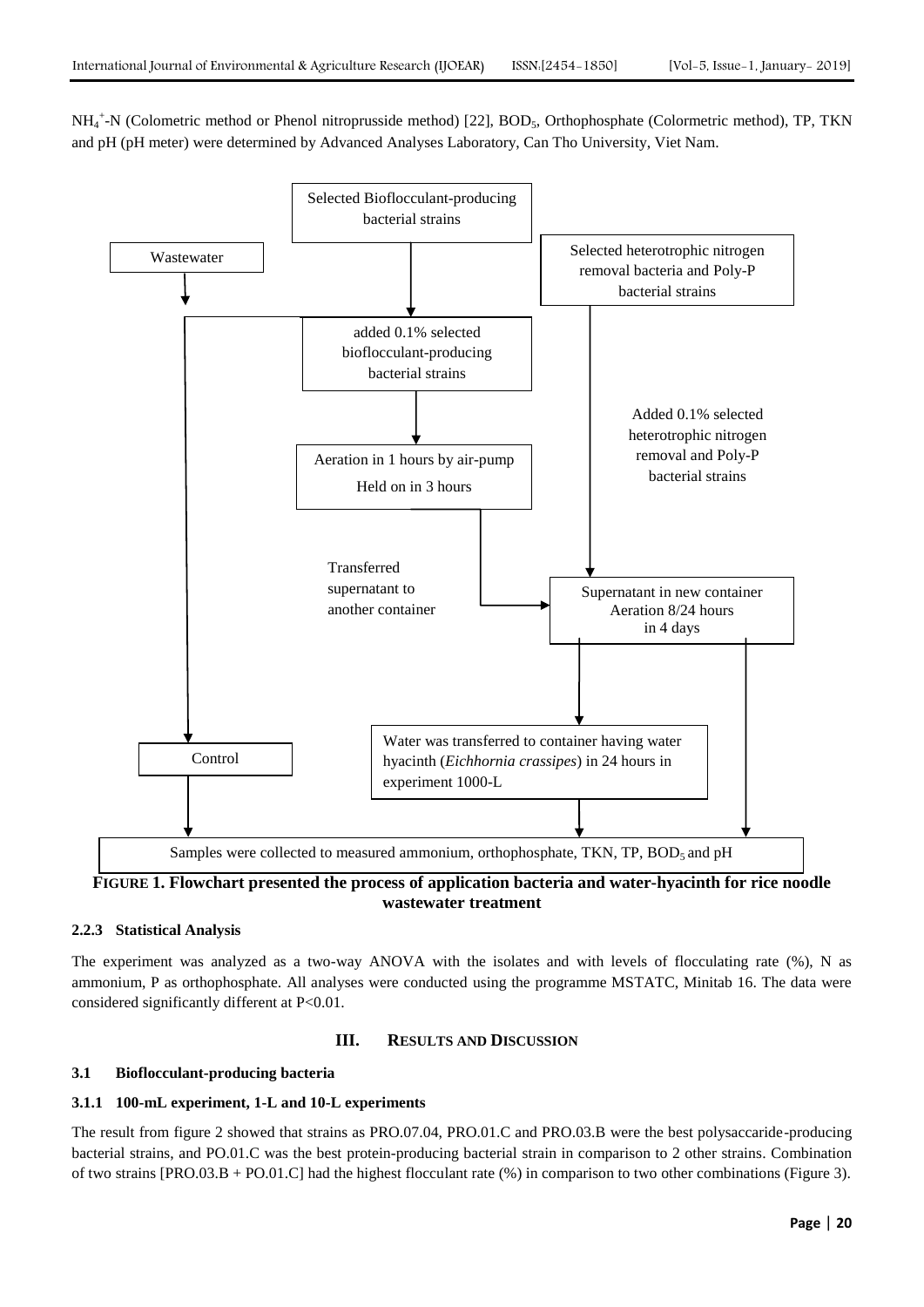

**FIGURE 2. Ability of flocculant activity of 7 bioflocculant-producing bacterial strains in rice noodle wastewater**



**FIGURE 3. Ability of flocculant activity of combination of 2 bioflocculant-producing bacterial strains in rice-noodle wastewater**

This combination [PRO.03.B + PO.01.C] applied in wastewater in 1-L and 10-L containers gave good results (Figure 4).



## **FIGURE 4. Ability of two flocculant- producing bacterial strains PRO.03.B + PO.01.C in the rice-noodle wastewater**

The mixture of two strains [PRO.03.B + PO.01.C] was used in the next experiment.

## **3.2 Heterotrophic nitrogen removal bacteria and poly-P bacteria**

#### **3.2.1 Experiment 1-L:**

The results from Figure 5 and Figure 6 showed that HNa03C strain reduced ammonium and orthophosphate concentrations in rice-noodle wastewater better than other strains after 3 days aeration continuously.



**FIGURE 5. Effects of heterotrophic nitrogen on ammonium concentration (mg/L) in rice-noodle wastewater in 1-L experiment**



**FIGURE 6. Effects of heterotrophic nitrogen on orthophosphate concentration (mg/L) in rice-noodle wastewater in 1-L experiment**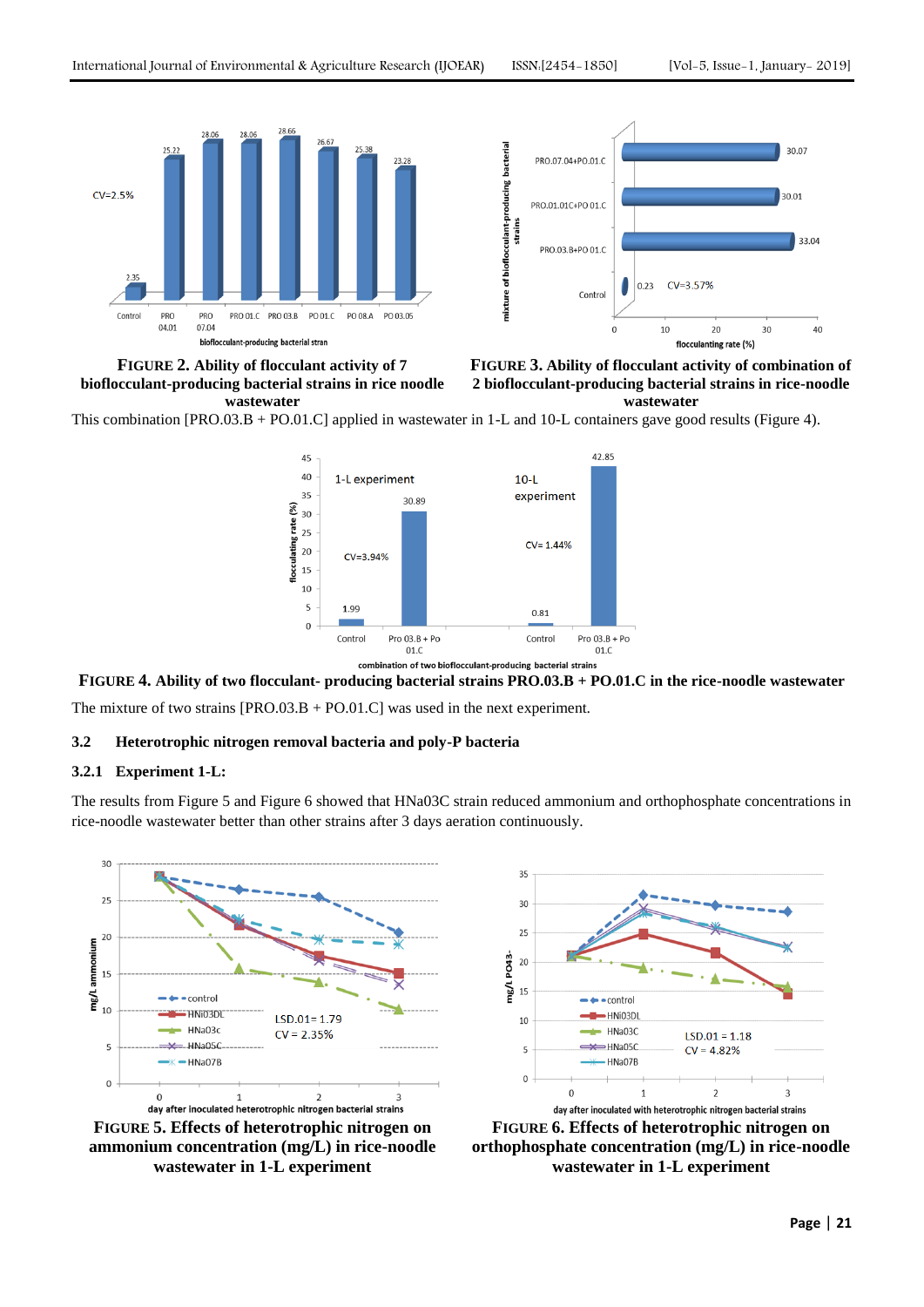In aeration condition, poly-P 064.B strain reduced ammonium and orthophosphate concentrations in rice-noodle wastewater clearly in comparison to without aeration and control (without bacteria) (Figure 7 and Figure 8).

Therefore, two strains, HNa03C and poly-P 064.B were chosen to use to next experiment.



#### **3.2.2 Experiment 100-L:**

The result from Table 2 showed that pH of wastewater at initial stage was 3.84 and in control treatment (without bacteria) pH of wastewater increased to 4.61 but adding bioflocculant-producing bacteria and heterotrophic nitrogen removal, poly-P bacteria into wastewater supported pH of wastewater. Total of Suspended Solids (TSS) and Biochemical Oxygen Demand  $(BOD<sub>5</sub>)$  in wastewater were very high (620 and 950 mg/L, respectively) and TSS and BOD<sub>5</sub> concentration wastewater reduced strongly after 4 days especially in bacterial application treatment, BOD<sub>5</sub> concentration wastewater decreased down one third (in comparison to initial stage). Total Kjeldahl Nitorgen (TKN) in wastewater decreased but total phosphorus (TP) in wastewater increased.

**TABLE 2 EFFECTS OF BIOFLOCCULANT-PRODUCING BACTERIA AND HETEROTROPHIC NITROGEN REMOVAL, POLY-P BACTERIA ON PH AND PHYSICAL AND CHEMICAL OF RICE-NOODLE WASTEWATER**

| <b>Treatment</b>                         | <b>Initial</b> | control | <b>Bacterial</b><br>application* | <b>Effectiveness</b> $(\%)$<br>compared to initial |
|------------------------------------------|----------------|---------|----------------------------------|----------------------------------------------------|
| pH                                       | 3.84           | 4.61    | 6.02                             | 30.56                                              |
| Total of Suspended Sodids (TSS) mg/L     | 620            | 58      | 55                               | 510.00                                             |
| Biological Oxygen Demand ( $BOD5$ ) mg/L | 950            | 450     | 300                              | 216.66                                             |
| Total Kjeldahl Nitrogen (TKN) mg/L       | 26.7           | 11.1    | 10.5                             | 154.26                                             |
| Total Phosphorus (TP) mg/L               | 5.4            | 6.2     | 17.6                             | -                                                  |

*\*bioflocculant-producing bacteria and heterotrophic nitrogen removal, poly-P bacteria*

## **3.2.3 Experiment 1000-L**

pH of wastewater in bacteria treatment increased strongly through bioflocculant-producing bacteria stage and heterotrophic nitrogen removal, poly-P bacteria stage from 4.89 to 6.98, after that pH of wastewater reduced slowly (to 6.13) while pH wastewater in control treatment also increased to  $5.71$  (Figure 9).  $BOD<sub>5</sub>$  concentration of wastewater in bacteria treatment reduced strongly in two stages (bioflocculant-producing bacteria and nitrogen removal & poly-P bacteria) (more than 2.4 times compared to initial), in water-hyacinth stage, after that BOD<sub>5</sub> concentration of wastewater almost did not change. In control treatment,  $BOD_5$  concentration only reduced in nitrogen removal and poly-P bacteria stage (Figure 10). The same as  $BOD<sub>5</sub>$  case, TSS concentration of wastewater also only reduced strongly in bacteria stage (more than 23.6 times compared to initial).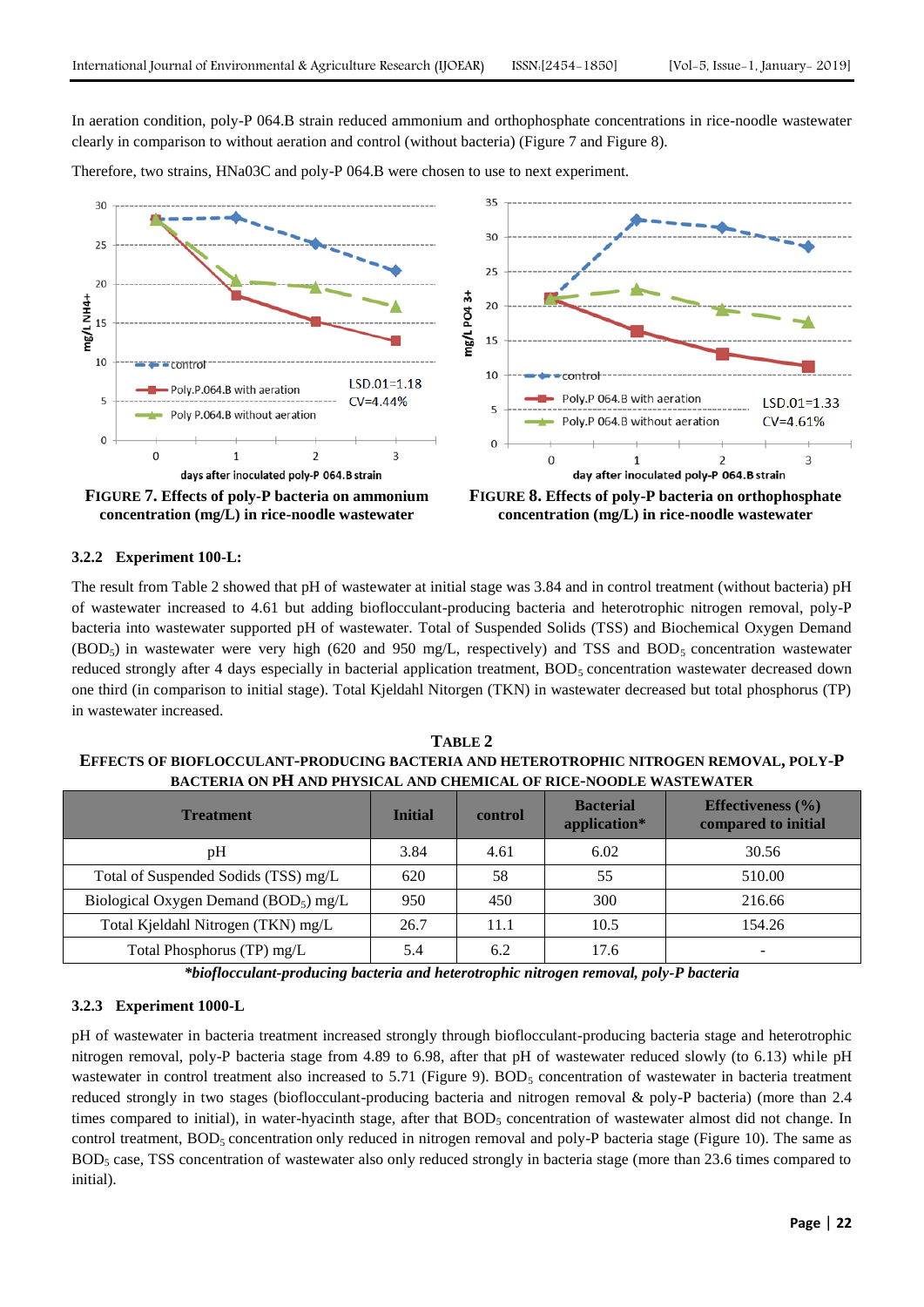

**on pH of rice-noodle wastewater**



Application of bacteria in rice-noodle wastewater, TKN concentration of wastewater reduced during 3 stages while TKN concentration of wastewater in control treatment increased in all stages (from 45 mg/L decreased to 7.57 mg/L (reduced 49.44%). Applying bioflocculant-producing bacteria decreased TP concentration of wastewater but adding heterotrophic nitrogen removal, poly-P bacteria increased TP concentration and TP concentration only reduced when wastewater moved into container containing water-hyacinth (in 2 days). On the contrary, TP concentration on wastewater of control treatment only enhanced during 3 stages (from 6.3 decreased to 4.76 mg/L, reduced 32.35%) (Figure 11).





Rice-noodle has been used for Thai cooking [23] and many countries in Asia (7). According to Pimpa [23], the manufacture of noodle using rice starch as a raw material produces a large volume of wastewater. The wastewater causes a considerable disposal or treatment problem because of its high biological oxygen demand (BOD) and total suspended solids (TSS).

After cellulose, starch is the second polysaccharide found in nature, produced by plants as reserve material. The main cultivated actually plants for the starch industrially production are cereals, especially corn, followed by wheat and potato [24]. Russ and Meyer-Pittroff, [25] recommend to appreciate the food waste by measuring the specific amount of waste production and determining the "specific waste index" which represent the mass of accumulated waste divided by the mass of the saleable product. Mironescu [26] recognized that starch and protein in wastewaters at potatoes processing worked for pH of wastewater decreased by fermentation of lactic bacteria. In rice-noodle processing, soaking rice for a long time is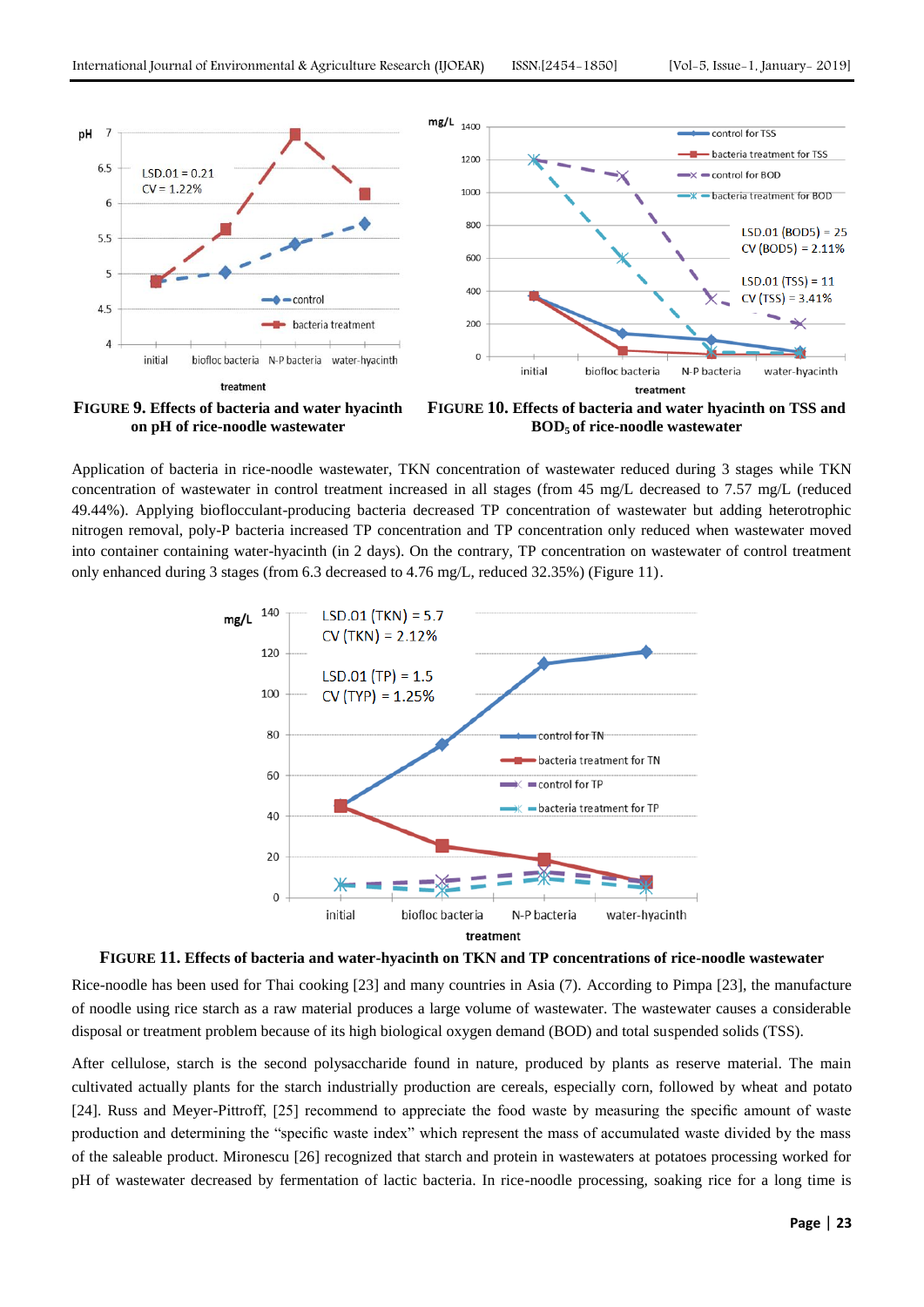essential for producing naturally fermented rice-noodles. During this procedure, rice is soaked not only to absorb water, but also to allow natural fermentation to occur. Fermentation is facilitated by various microbes, especially lactic acid bacteria (LAB) [27] and yeast [28].

The effect of LAB and other bacteria during fermentation is a decrease in pH. The rice and soaking water have an initial pH of 7 (neutral) and this decrease to a pH of 4 when fermentation is complete [27] and in this study, pH of the supernatant decreased to 4.68 after 24 hr or 4.13 and 3.48 after 48 hr (Table 1). The main organic acids in the supernatant were lactic acid and acetic acid; Lactic acid was predominant [27], this indicated that some of the LAB involved were heterofermentative [29], pH of supernatant (or wastewater) will be good medium for heterotrophic bacteria releasing  $H_2S$  (a kind of not available gas).

Bioflocculant is a kind of biodegradable macromolecular flocculant secreted by microorganisms. Because of their biodegradability, harmlessness and lack of secondary pollution, bioflocculants have gained much wider attention and research to date (12). The actual application of this bioflocculant in rice noodle wastewater dewatering was investigated under a variety of conditions. Bioflocculants are widely useful in the treatment of water and wastewater, in downstream processing, and in processing of food and chemicals (30). In this study, application of bioflocculant-producing bacteria into rice-noodle wastewater supported organic matter solids as starch and/or protein precipitating down bottom. Gong *et al.* [31] observed that flocculating activity (%) reached to over 80% when pH of food wastewater (as meat, brewery, soy sauce brewing and river wastewater) was over 6.0 at 36 hr time with *Serratia ficaria* SF-1 strain. This led TSS concentration in wastewater decreased strongly (Figure 10) and pH of wastewater increased (Figure 9) and this result also helped heterotrophic nitrogen removal bacteria and poly-P bacteria acting effectively to remove nitrogen and orthophosphate out of wastewater (Figure 11). Besides,  $BOD<sub>5</sub>$  concentration reduced strongly due to the good action of the group bacteria effectively (Figure 10).

Bacteria with the ability of simultaneous heterotrophic nitrification and aerobic denitrification have been reported periodically [32]. Thus, the conventional nitrogen removal with the cooperation of different microorganisms under different conditions has been challenged. Ample literatures have been published on different strains such as *Pseudomonas stutzeri, Alcaligenes faecalis, Paracoccus denitrificans* and *Thiosphaera pantotropha* [33-35]. This kind of bacteria may have the potential to overcome the problems inherent in the conventional nitrogen removal process. The studies on heterotrophic nitrification and aerobic denitrification have focused on a low ammonium concentration that is discharged from domestic wastewater, and research on the treatment of high-strength ammonium wastewater is rare [36].

*Alcaligenes faecalis* strain No.4, which has heterotrophic nitrification and aerobic denitrification abilities, was used to treat actual piggery wastewater containing high-strength ammonium under aerobic conditions. In a continuous experiment using a solids-free wastewater (SFW) mixed with feces, almost all of the 2000  $NH_4^+$ –N mg/L and 12,000 COD mg/L in the wastewater was removed and the ammonium removal rate was approximately 30 mg–N/L/h, which was 5–10 times higher than the rates achieved by other bacteria with the same abilities. The denitrification ratio was more than 65% of removed NH<sub>4</sub><sup>+</sup>-N, indicating that strain No.4 exhibited its heterotrophic nitrification and aerobic denitrification abilities in the piggery wastewater [37].

Application of *Pseudomonas stutzeri* and *Acinetobacter lwoffii* to remove ammonia in wastewater of biowaste was carried out to evaluate their ability of ammonia removal at different concentrations with and without aeration condition in laboratory condition. The results showed that these species had ammonia removal ability effectively at both 50 mg/l and 100 mg/l ammonia concentrations. *Pseudomonas stutzeri* strain D3b and *Acinetobacter lwoffii* strain TN7 are the best bacterial species to remove ammonia. Besides that, both of species removed ammonia in aeration condition better than non-aeration condition. In three days, the ammonia removal efficiency of *Pseudomonas stutzeri* strain D3b were 97.2% and 98.57% and *Acinetobacter lwoffii* strain TN7 were 96.32% and 98.31% in 50 mg/l and 100 mg/l ammonia concentrations in wastewater of biowaste, respectively [38].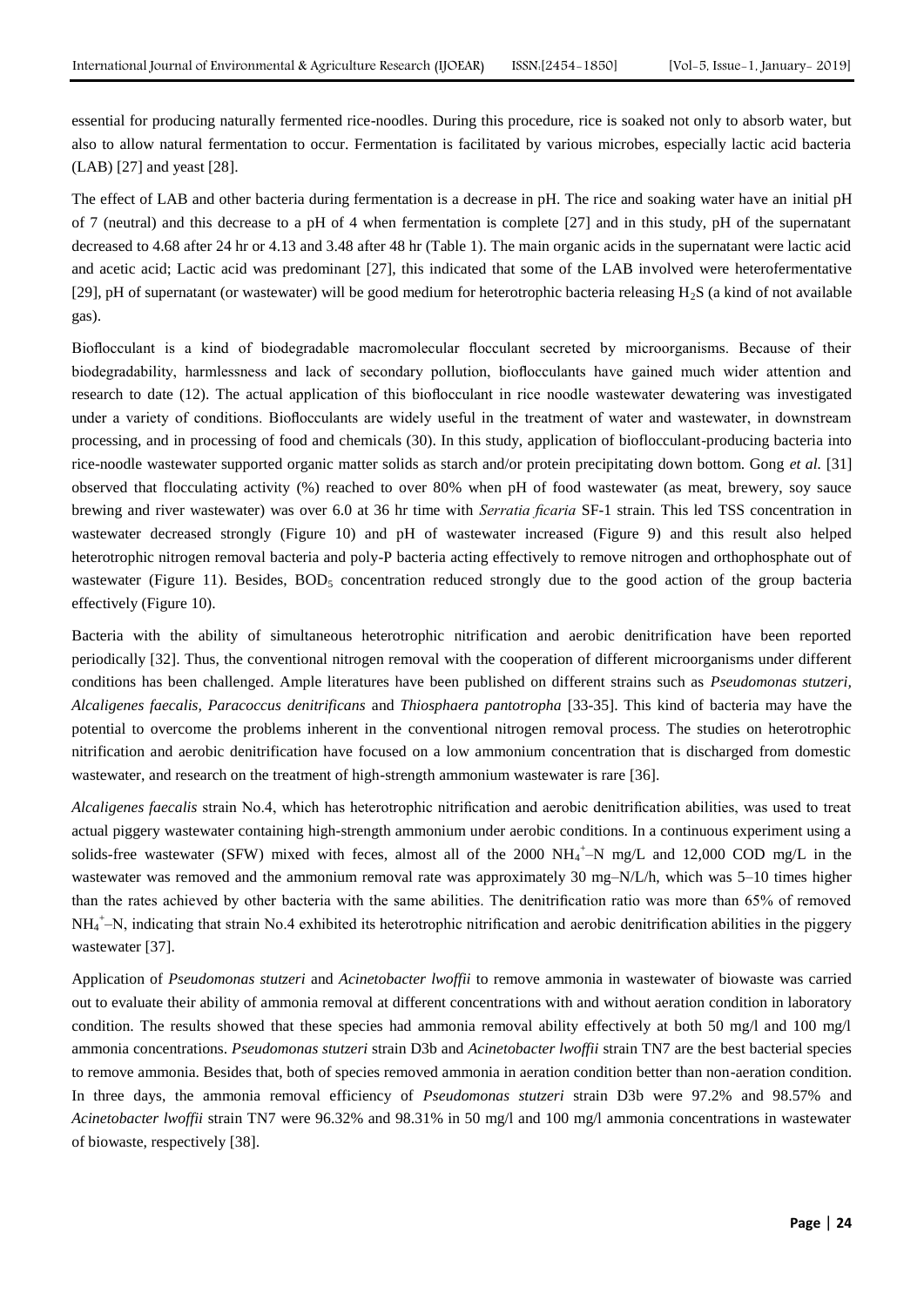## **IV. CONCLUSION**

Application of bioflocculant-producing bacteria, heterotrophic nitrogen removal bacteria, poly-P bacteria and water-hyacinth treated My Tho rice-noodle wastewater effectively and safety.

| <b>Treatment</b>                         | <b>Initial</b> | control    | <b>Bacterial</b><br>application* | 40/2011 Standard (B level)<br><b>Ministry of Natural Resource and</b><br><b>Environment</b> |
|------------------------------------------|----------------|------------|----------------------------------|---------------------------------------------------------------------------------------------|
| pΗ                                       | 4.89           | 5.71       | 6.13                             | $5.5 - 9.0$                                                                                 |
| Total of Suspended Sodids (TSS) mg/L     | 369            | 31         | 17                               | 100                                                                                         |
| Biological Oxygen Demand ( $BOD5$ ) mg/L | 1200           | <b>200</b> | 23                               | 50                                                                                          |
| Total Kjeldahl Nitrogen (TKN) mg/L       | 45.0           | 120        | 7.57                             | 40                                                                                          |
| Total Phosphorus (TP) mg/L               | 6.3            | .57        | 4.76                             | 6.0                                                                                         |

#### **REFERENCES**

- [1] B.O. Juliano, and J. Sakurai. "Miscellaneous rice products. In: Rice: Chemistry and Technology. Jouliano, B.O. (Ed.)." American Association of Cereal Chemists, St. Paul, Minnesota, USA, 1985. pp. 569-618.
- [2] L.T.Loan, T. V. Phuong, and C. N. Diep. "Isolation and identification of bioflocculant-producing bacteria, heterotrophic nitrogen removal bacteria and poly-phosphate bacteria in wastewater from "My Tho rice noodle" factories, Tien Giang province, Vietnam." International Journal of Innovations in Engineering and Technology (IJIET). Vol. 10(2), 2018,pp. 185-198.
- [3] A.P. Vanerkar, S, Sanjeev and S. Shanta. "Treatment of Food Processing Industry Wastewater by a Coagulation/ Flocculation Process." International Journal of Chemical and Physical Sciences. Vol.2, Special Issue 2013, pp. 63-72.
- [4] M. GonzalezJ, J.B. Lindamood, and N. Desai. "Recovery of protein from potato plant waste effluents by complexation with carboxymethylcellulose," Food Hydrocoll. Vol. 4(5), 1991, pp. 35-1363, doi:10.1016/S02681 005X(09)8013118
- [5] M.J.M., Fari, D. Rajapaksa and K.K.D.S. Ranaweera. "Quality characteristics of noodles made from selected varieties of Sri Lankan rice with different physicochemical characteristics." Journal of National Science Foundation Sri Lanka. Vol. 39, 2011, pp. 53-60.
- [6] S. Yoenyongbuddhagal, S. A. Noomhorm. "Effect of raw material preparation on rice vermicelli quality." Starch/Starke. Vol. 54. 2002, pp. 534-539.
- [7] B. Rusten, A. Lunder, O. Elde, and H. Odegaard, Water Sci. Tech., vol. 28( 2), 1993, pp. 67-76.
- [8] T. P. Silva, V Pacheco-Salazar, J.C Sanchez-meza, G. Roa-Morales and A. Colin-Cruz. J of Envi. Sci. and Hlth., Part A, vol. 44, 2009, pp. 108-115.
- [9] H.H. Suh, G.S. Kwon, C.S. Lee, H.S. Kim, H.M. Oh, and B.D. Yoon, "Characterization of bioflocculant produced by *Bacillus* sp. DP-152." J. Ferment. Bioeng., vol. 84(2), pp.108-112, 1997. [doi:10.1016/S0922-338X(97)82537-8]
- [10] H. Salehizadeh, M. Vossoughi and I. Alemzadeh, "Some investigations on bioflocculant production bacteria." Biochem, pp.39-44, 2000.
- [11] I.L. Shih, Y.T Van, L.C. Yeh, H.G. Lin and Y.N. Chang. "Production of a biopolymer flocculant from *Bacillus licheniformis* and its flocculation properties". Bioresource Technology, vol.78 (3), 2001, pp. 267–272.
- [12] Y. Li, N. He, H. Guan, G. Du, and J. Chen, "A novel polygalacturonic acid bioflocculant REA-11 produced by *Corynebacterium glutamicum*: a proposed biosynthetic pathway and experimental confirmation." Appl. Microbiol. Biotechnol. vol.52, 1999, pp.698– 703.
- [13] J.H. Jang, M. Ike, S.M. Kim, and M. Fujita. "Production of a novel bioflocculant by fed-batch culture of Citrobacter sp." Biotechnol. Lett. vol.23, 2001, pp.593–597, 2001
- [14] H. Salehizadeh, and S.A. Shojaosadati. "Extracellular biopolymeric flocculants: recent trends and biotechnological importance". Biotechnology Advances, vol.19 (5), 2001, pp. 371-385, 2001.
- [15] N. He, Y. Li, and J. Chen. "Production of a novel polygalacturonic acid biofloccualnt REA-11 by *Corynebacterium glutamicum*." Bioresour. Technol., vol. 94(1), 2004, pp. 99-105. [doi:10.1016/j.biortech.2003.11.013]
- [16] S. Deng, G. Yu and Y.P Ting. "Production of a bioflocculant by *Aspergillus parasiticus* and its application in dye removal." Colloids and Surfaces B: Biointerfaces, vol.44, 2005, pp.179-186, 2005.
- [17] J.Y. Wu, and H.F. Ye. "Characterization and flocculating properties of an extracellular biopolymer produced from a *Bacillus subtilis* DYU1 isolate". Process Biochem., doi:10.1016/j.procbio.2007.05.006.
- [18] S. Deng, R. Bai and X. Hu. "Characteristics of a bioflocculant produced by *Bacillus mucilaginosus* and its use in starch wastewater treatment." Appl microbial biotechnol, vol. 60, 2003, pp.588-593, 2003.
- [19] R. Hazana, I. Norli,. M. H. Ibrahim, and A. Fazilah. "Flocculating Activity of Bioflocculant Producing Bacteria Isolated from Closed Drainage System (CDS) at the Prai Industrial Zone, Penang, Malaysia." International Conference on Environmental Research and Technology (ICERT 2008), 2008, pp.422 – 425.
- [20] C.N. Diep, C. N.**,** P. M. Cam, N. H. Vung, T. T. Lai and N. T. Xuan My. "Isolation of *Pseudomonas stutzeri* in wastewater of catfish fish-ponds in the Mekong Delta and its application for wastewater treatment". Bioresource Technology, vol. 100, 2009, pp. 3787- 3791.
- [21] L.Q. Khoi, and C. N. Diep. "Isolation and phylogenetic analysis of polyphosphate accumulating organisms in water and sludge of intensive catfish ponds in the Mekong Delta, Vietnam." *American Journal of Life Sciences.* Vol. 1, No. 2, 2013, 61-71. doi: 10.11648/j.ajls.20130102.17 (online). ISSN 2328 - 5737
- [22] D.R. Keeney, and D. W. Nelson. "Nitrogen-inorganic forms." In: Page, A.L.R.H. Miller and D.R. Keeney (eds.) Methods of soil analysis. Part 2-Chemical and microbiological properties. (2nd Ed.). Agronomy 9, 1982, pp.643-698.
- [23] W. Pimpa. "Potentail Application of wastewater from rice noodle manufacture in α-Amylase production." Suranaree J. Sci. Technol. Vol.  $11, 2004, pp.151-157$ .